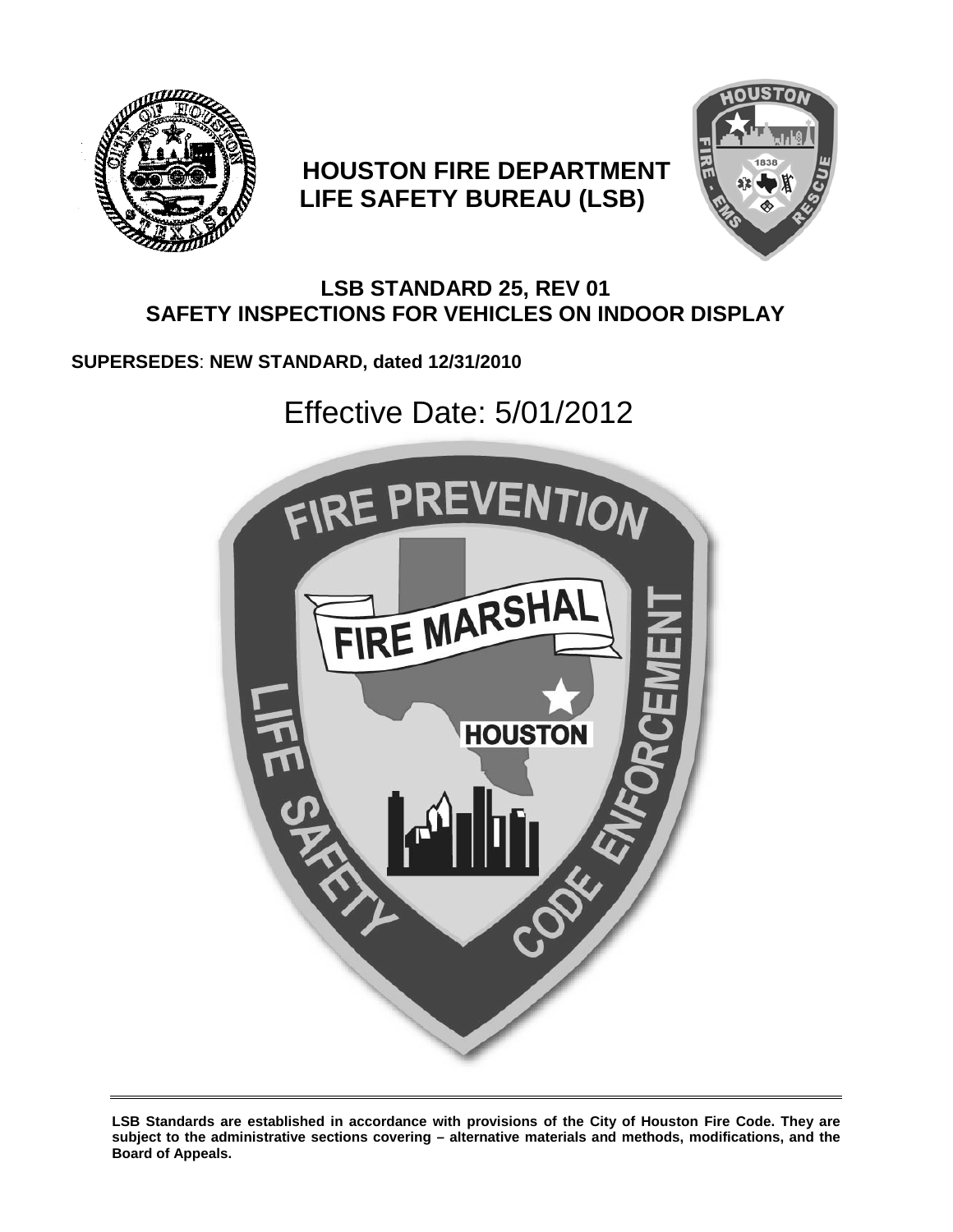# **TABLE OF CONTENTS**

| 25.3.2 Permit for Liquid or Gas Fueled Vehicles or Equipment in Assembly Building . 1<br><b>References</b> |  |
|------------------------------------------------------------------------------------------------------------|--|
|                                                                                                            |  |
|                                                                                                            |  |
|                                                                                                            |  |
|                                                                                                            |  |
|                                                                                                            |  |
|                                                                                                            |  |
|                                                                                                            |  |
|                                                                                                            |  |
|                                                                                                            |  |
|                                                                                                            |  |
|                                                                                                            |  |
|                                                                                                            |  |
|                                                                                                            |  |
|                                                                                                            |  |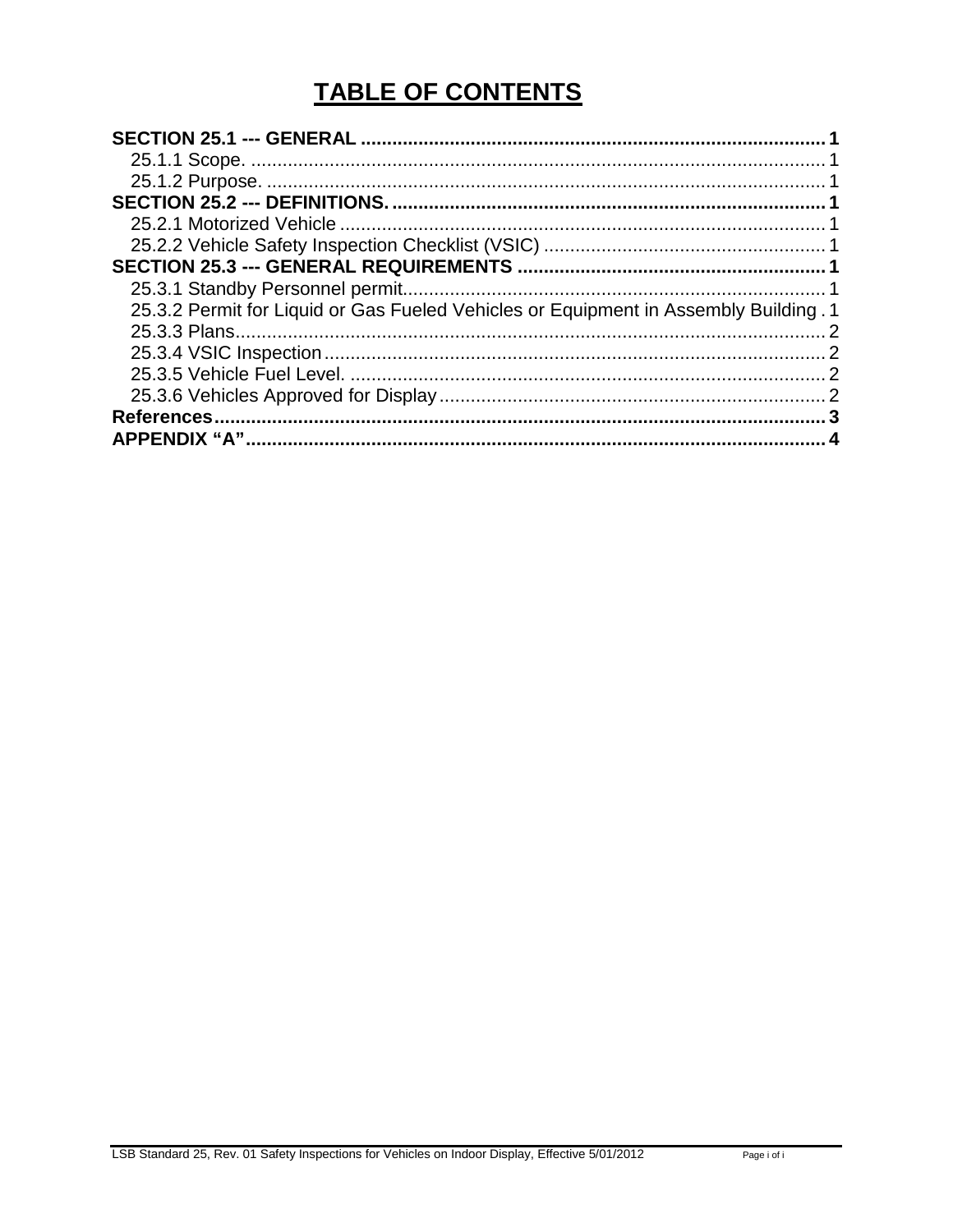#### **LSB STANDARD 25 Rev. 01 SAFETY INSPECTIONS FOR VEHICLES ON INDOOR DISPLAY**

#### <span id="page-2-0"></span>**SECTION 25.1 --- GENERAL**

#### <span id="page-2-1"></span>**25.1.1 Scope.**

To establish guidelines for LSB classified personnel to use when conducting motorized vehicle safety inspections for motorized vehicles on indoor displays.

#### <span id="page-2-2"></span>**25.1.2 Purpose.**

To insure that all motorized vehicles comply with the Houston Fire Code when placed on indoor display.

#### <span id="page-2-3"></span>**SECTION 25.2 --- DEFINITIONS.**

#### <span id="page-2-4"></span>**25.2.1 Motorized Vehicle**

For the purpose of these guidelines, **any** motorized vehicle powered by an **internal combustion engine** including but not be limited to the following:

A **car**, **truck**, **snow mobile, lawn equipment,** or **motor driven cycle** that is selfpropelled; that does not run on rails.

A **watercraft** that is any self-propelled motorized vessel that moves on or through the water.

An **aircraft,** which is a motorized vehicle that can fly.

#### A **recreational** vehicle that uses fuels to propel, heat, or cooking.

Any object, with an internal combustion engine, such as generator or pump that is displayed for public view or exhibition.

#### <span id="page-2-5"></span>**25.2.2 Vehicle Safety Inspection Checklist (VSIC)**

A list of items that LSB inspection personnel will review and approve or disapprove, for each motorized vehicle on indoor display. (See APPENDIX "A".)

#### <span id="page-2-6"></span>**SECTION 25.3 --- GENERAL REQUIREMENTS**

#### <span id="page-2-7"></span>**25.3.1 Standby Personnel permit.**

A permit for Standby Personnel may be required for events where motorized vehicles are placed on indoor display.

#### <span id="page-2-8"></span>**25.3.2 Permit for Liquid or Gas Fueled Vehicles or Equipment in Assembly Building**

A "Liquid or Gas Fueled Vehicles or Equipment in Assembly Building Permit" is required.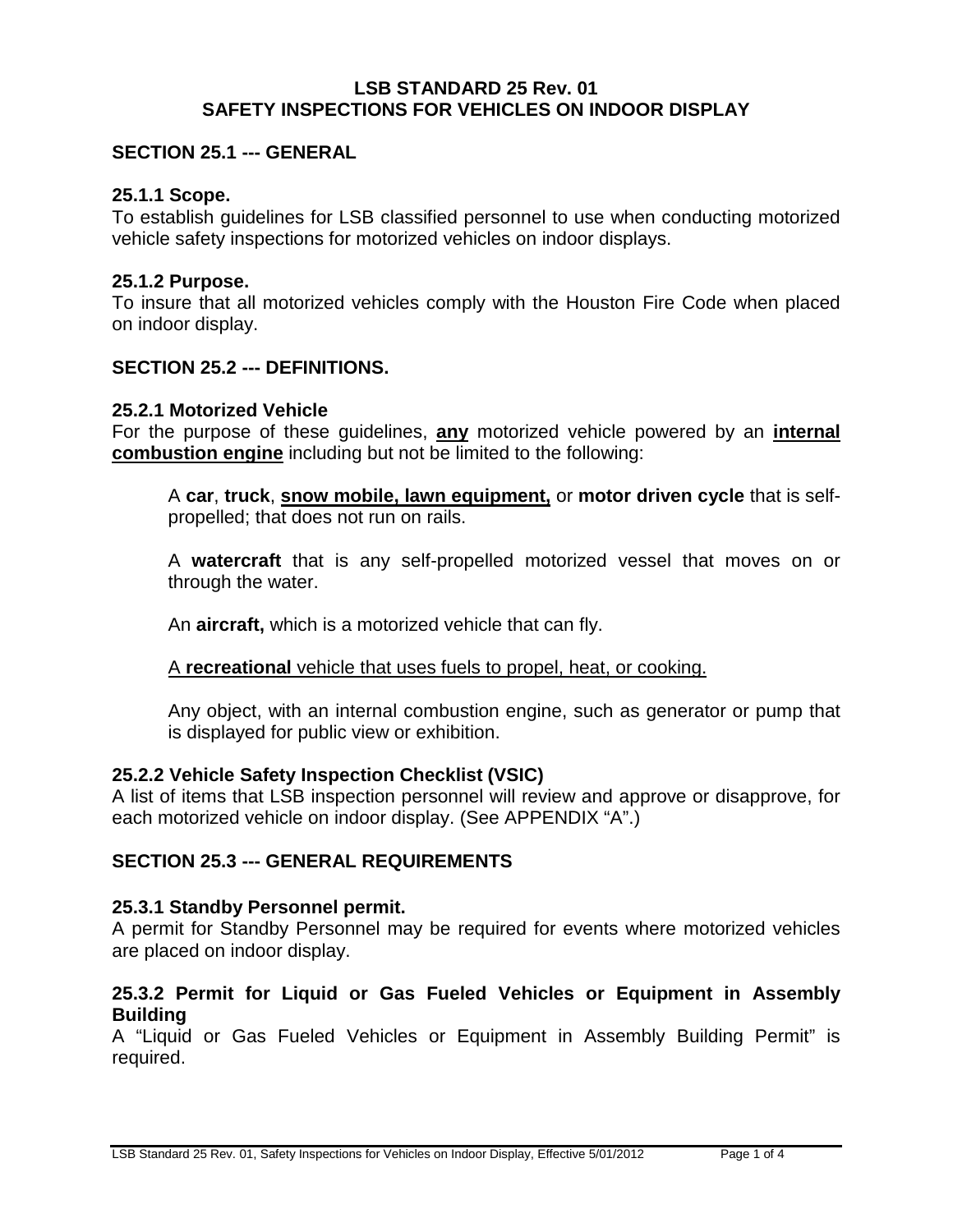#### <span id="page-3-0"></span>**25.3.3 Plans and Permits**

**Permit applications submitted less than 5 business days prior to the event will incur special handling fees.** Plans shall be submitted in a Plot Plan View format showing booth locations, access driveways, permanent buildings and other pertinent information and shall be affixed to the Permit Application.

#### **Permit Office contact information for "Liquid or Gas Fueled Vehicles or Equipment in Assembly Buildings" permits and standby personnel is as follows:**

The Houston Permitting Center 1002 Washington Avenue Houston, Texas 77007 Hours of operation: 8:00 a.m. to 3:30 p.m. Central Time Monday through Friday Office phone (832)394-8811 To Email Customer Service Questions: [hfd.permitoffice@houstontx.gov](mailto:hfd.permitoffice@houstontx.gov) Link to City Wide Fee Schedule: [www.houstoncityfees.org](http://www.houstoncityfees.org/)

### <span id="page-3-1"></span>**25.3.4 VSIC Inspection**

A Fire Inspector shall conduct an inspection of all motorized vehicles submitted for indoor display. A VSIC shall be completed, approved and signed by the Fire Inspector, for the motorized vehicle to be placed on indoor display. The management of the venue that is displaying the motorized vehicles shall collect and secure all VSIC forms in a manner approved by the Fire Marshal. The venue management shall also be responsible to ensure that all items on the checklist are adhered to. A Fire Inspector shall conduct an inspection of the vehicle or propane cylinder that is allowed for display indoors as follows:

**25.3.4.1** The Fire Inspector assigned to the venue may inspect vehicles and cylinders if there are less than 15, **by appointment and during regular work hours.** 

**25.3.4.2** The inspection of 15 or more vehicles or 15 or more propane cylinders will require an after hour permit allowing the vehicles and cylinders to be inspected by a standby Fire Inspector.

**25.3.4.3** Any amount of vehicles that requires an after hour inspection shall be conducted by a standby Fire Inspector.

#### <span id="page-3-2"></span>**25.3.5 Vehicle Fuel Level.**

Any motorized vehicle that does not have an operable fuel gauge or other reliable means of determining its fuel capacity will be **disapproved** and not be allowed to be placed on indoor display. Fuel in the fuel tank(s) shall not exceed one-fourth (1/4) tank capacity or 5 gallons, whichever is least.

### <span id="page-3-3"></span>**25.3.6 Vehicles Approved for Display**

**If** the motorized vehicle meets the fuel capacity measuring requirements and is allowed to be placed on indoor display, the following requirements, of the current Houston Fire Code, shall be strictly adhered to.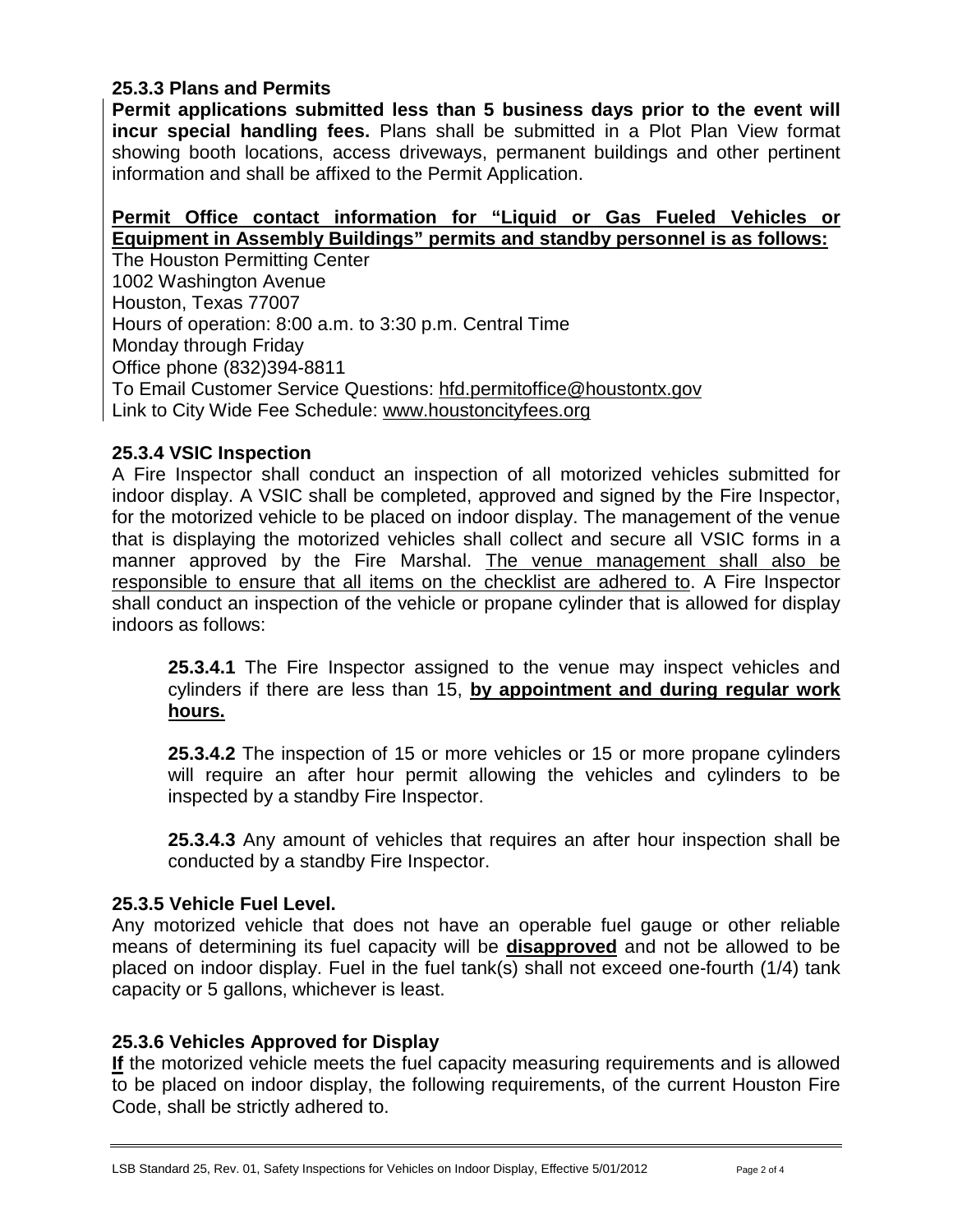**25.3.6.1** Batteries must be disconnected after being placed on display or if the battery disconnect switch is included in the vehicle it may be turned to the off position and secured in an approved manner.

**25.3.6.2** Fuel tanks and fill openings shall be closed and sealed to prevent tampering.

**25.3.6.3** Vehicles shall not be fueled or defueled within the building.

**25.3.6.4** Lp-Gas cylinders shall be **new and unused** unless prior written approval has been given by the Fire Marshal. The vendor or his representative will disconnect piping from the cylinder and valves will be open to verify the cylinder is void of gas. Any tools required shall be provided by the vendor.

**25.3.6.5** Motorized vehicles using LP-Gas for special flame effects shall comply with LSB Guidelines for Art Car/Equipment Vehicle Inspections.

### <span id="page-4-0"></span>**References**

1 City of Houston *Fire Code*, International Fire Code, 2006 edition, as amended.